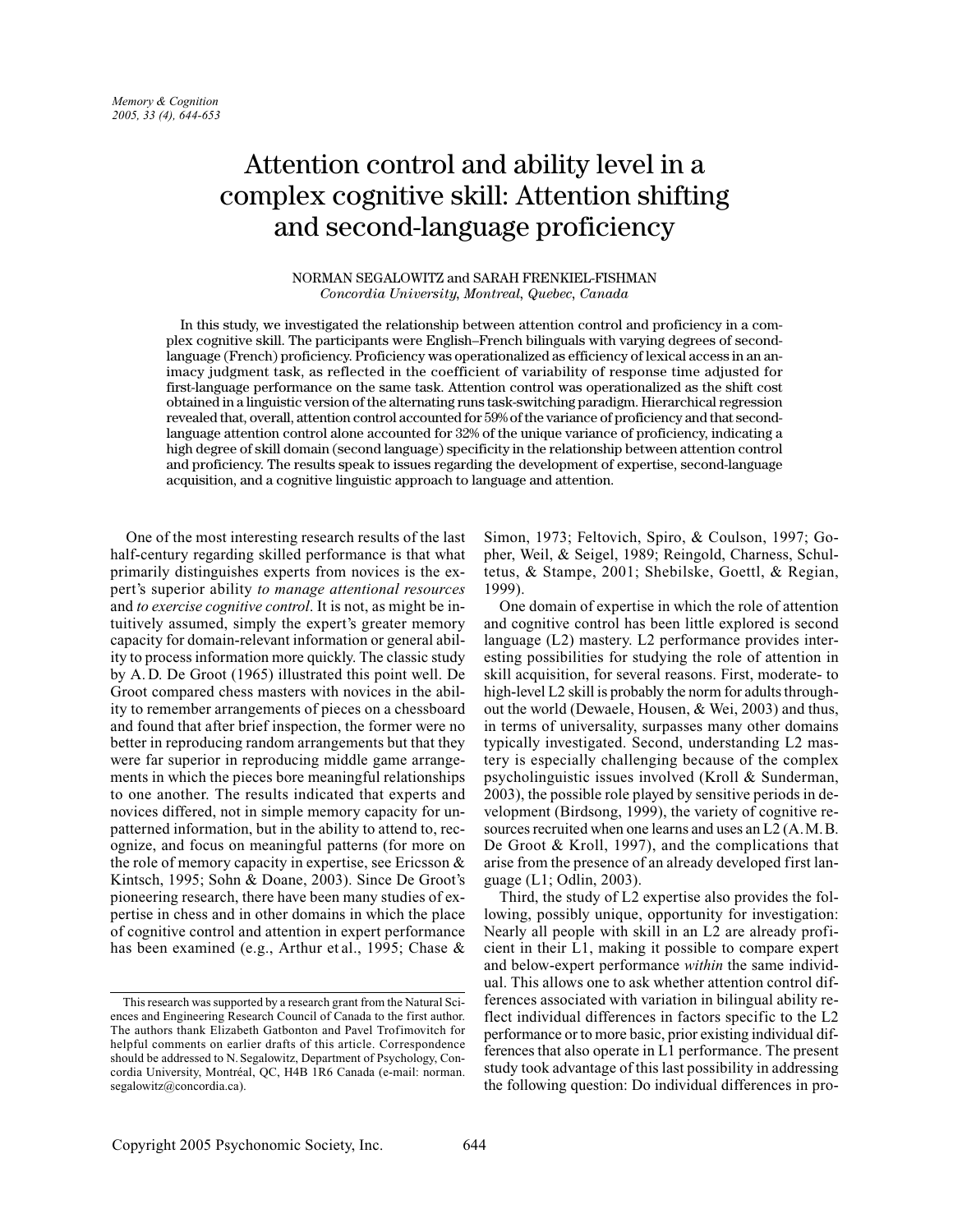ficiency in an L2 involve domain-specific (L2-specific) individual differences in attention control? Before describing the research, however, it is necessary to first review some of the different ways attention control may be involved in language proficiency and to consider how proficiency and attention control were operationalized in the study reported here.

## **Attention, Cognitive Control, and Language Skill**

Attention and cognitive control are multidimensional constructs (Posner, 1995; Posner & DiGirolamo, 1998) involving a variety of cognitive functions that, in turn, have been linked to various neurobiological substrates. For example, Stuss, Shallice, Alexander, and Picton (1995) attempted to fractionate attention by identifying five main component processes underlying the performance of attention tasks: monitoring, energizing, inhibiting, contention scheduling adjustment, and if-then logic control. They saw these five as occurring in various combinations, as needed, in a variety of types of attentiondemanding situations, including sustaining attention in slow-changing situations in which vigilance is required, concentrating attention during fast paced, highly demanding activities, sharing attention when different cognitive activities must be executed at the same time, suppressing attention when inappropriate action schemata are automatically activated, and shifting attention focus when a complex activity frequently presents changing demands. All of these types of attention-demanding situations (among others) are encountered in the skilled use of language. The underlying cognitive control processes Stuss et al. identified can be clearly distinguished from each other. Nevertheless, when applied to language, they have something in common: They all focus on the way "attention enhances processing of the stimuli that are being attended, and ... inhibit[s] the processing of representations that have been activated but are not relevant to the task that the individual is performing" (Eviatar, 1998, p. 283; see also Fischler, 1998).

There is, however, an additional way to think about the relationship between attention and language, one that more directly addresses what people usually mean by linguistic skill. Language itself can be viewed as an *attention-directing system, in a sense expressed by many* cognitive linguists (Langacker, 1987; Talmy, 1996, 2000; Tomasello, 1998). The central idea here is that language serves to direct the interlocutor's attention as he or she builds a mental representation of the meaning conveyed in the incoming message. As has been proposed by Langacker and Talmy, this representation or schema construction involves a number of cognitive phenomena, including, among others, foregrounding and backgrounding of information—that is, placing pieces of information in particular relationships to each other (see especially Talmy, 2000, chap. 4). Linguistic skill, on this view, involves being able to exercise rapid and flexible control over this attention-directing feature of language.

In order to understand a message, a receiver must create a mental construction corresponding to the sender's intended meaning (as opposed to simply registering the sequence of words spoken). The constructed representation evolves as the message unfolds in time. Particular elements of the message, especially function words and other grammatical devices, serve the purpose of directing the receiver's attention to critical aspects of the representation under construction to ensure that it is modified and updated appropriately. Likewise, to be able to effectively convey a message, one must be able to manipulate the linguistic tools available in the language one is using, in order to shape the receiver's attention as he or she constructs a mental representation of the intended meaning. Skilled language use thus entails (among other things, of course) the ability to handle these attentiondirecting aspects inherent in the language and to do so quickly and accurately.

Slobin (1996) argued that in acquiring their  $L1$ , "children are guided by the set of grammatical distinctions in the language to attend to [specific] features of events while speaking. ... Each native language has trained its speakers to pay different kinds of attention to events and experiences when talking about them. This training is carried out in childhood and is exceptionally resistant to restructuring in adult second-language acquisition"  $(p. 89)$ . In Slobin's (1996) view, adults find "automatizing attention" (p. 94, note 11) especially difficult within a second language. Slobin is not explicit about what he means by "automatizing attention," but his view is consistent with the following idea. In a proficient speaker, language processes associated with grammaticized cate*gories* are normally automatized, so that they direct attention in ways that are fast, efficient, ballistic (unstoppable), effortless, and largely unconscious. Grammaticized categories refer to categories of words and constructions whose referents "cannot be experienced directly in our perceptual, sensorimotor, and practical dealings with the world" (Slobin, 1996, p.91). Examples include elements of language that refer to aspect (the manner in which an action unfolds, as in She was going to work vs. She has gone to *work*) or definiteness (signaled in English by *a* vs. *the*).

In terms of attention, this means, for example, that when people hear or read in their L1 the sentence The book is under the magazine, they will construct a mental representation that involves (1) eliciting representations corresponding to *book* and *magazine* (essentially a lexical access process) and (2) attending to the specific spatial relationship that obtains between book and magazine, signaled by the word order and the preposition *under* (namely, that the book lies under the magazine and not the other way around)—an attention/cognitive control process. If English is the person's  $L1$ , both  $(1)$  and  $(2)$ will normally be carried out automatically (rapidly, ballistically, and highly efficiently). If, on the other hand, English is the person's L2, then, according to Slobin  $(1996)$ , the attention-directing aspect of language (part 2) in the present example) will normally pose a challenge.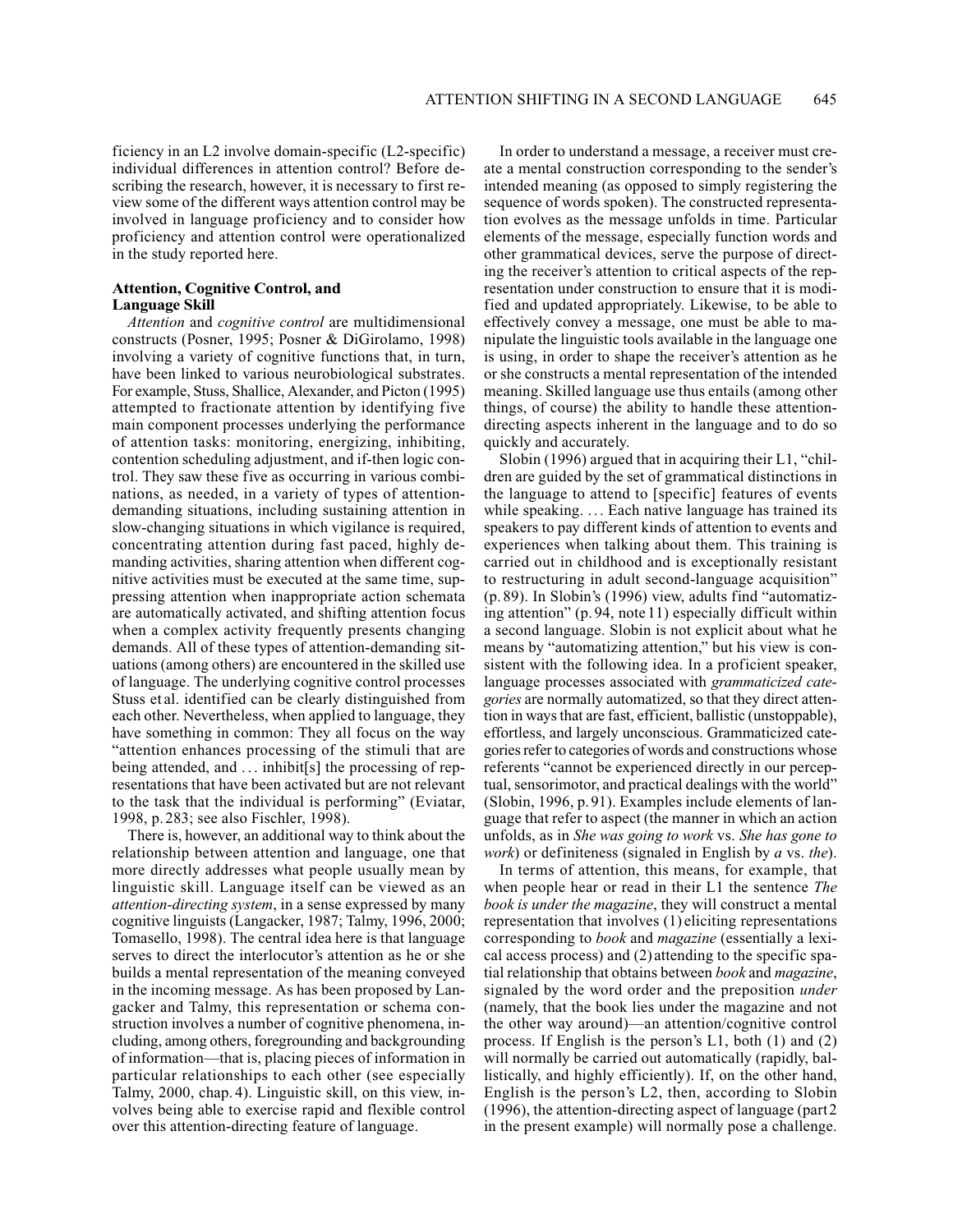In this view, the nouns book and *magazine* may elicit appropriate representations in a relatively efficient and automatic fashion. In contrast, however, the attentiondirecting functions carried by the grammaticized parts of the sentence will typically not be under as efficient control in the L2 as they are in the L1.

# **Operationalizing the Attention-Directing Aspect** of Language

The present research tested the hypothesis that L2 proficiency is significantly related to the degree of control the bilingual has over the attention-directing functions of language. Control of attention was operationalized in terms of a person's ability to shift focus of attention from one language-based attention-directing function to another. Moreover, the research also tested the hypothesis that this relationship remains even after taking into account two potential confounds that might compromise a measure of linguistic attention control. One potential confound is individual differences in general ability to read the L2 stimulus words that appear in the attention control task (this would confound attention control with general L2 proficiency). The other potential confound is individual differences in general nonlinguistic forms of attention control that can be expected to operate even in L1 performance. How these two factors were separated from the main variable of interest—attention control in the L2—will be described below.

In the present research, we investigated languagerelevant attention control by making use, in the context of an attention-shifting paradigm, of two examples of attention-directing functions found in language. The first involved time adverbials, words normally used to direct attention to the temporal location of an event as being closer to or further from some reference point, such as the present moment. The English examples used in this study contrasted now, next, promptly, and shortly with *afterward*, *later*, *tomorrow*, and *never*. Thus, for example, if someone says "I'll do it now" versus "I'll do it *later*," a proficient listener will construct a mental representation of the speaker's intention that locates the action part of that representation on something corresponding, at least functionally, to a conceptual time line (see, e.g., Gentner, Imai, & Boroditsky, 2002). The word now places the action very close to the present moment on this hypothetical time line, and the word *later* places it relatively further away. Words such as now, later, shortly, *afterward*, and so forth direct listeners' and readers' attention to the temporal relationship between the topic event and a reference point in time (here, the present moment).

The second example used in this study involved connectives (conjunctions) that normally link ideas by indicating the presence or absence of a causal connection between events named in two parts of a sentence. The English examples used here contrasted because, consequently, due to, and therefore with although, but, despite, and *however*. If someone says "John did well in his exams because he studied all night," as opposed to "John did

well in his exams *despite* partying all night," a proficient listener will construct representations that foreground the elements in the two components of the sentence differently. *Because* indicates that the second idea (that John studied all night) is to be foregrounded as the cause of John doing well, whereas *despite* signals that the second idea (that John partied all night) is *not* the cause of John's doing well. Words such as because, due to, despite, and so forth direct the listener's or reader's attention to the foregrounding/backgrounding of events in terms of their causal links (here, the presence or absence of a causal connection).

Attention control was assessed as a factor underlying L2 proficiency by looking at the relationship between a bilingual's L2 proficiency and the ability to shift attention between these two different attention-directing functions of words in the L2. It was assumed that better control of the attention-directing aspect of language would be reflected in a superior ability to make such shifts rapidly, because such attention shifts are required during normal language use when speaking, listening, and reading. Individual differences in this attention shift ability were assessed by using a modification of Rogers and Monsell's (1995) alternating runs procedure. The bilingual participants were required to perform attention shift tasks in separate L1 and L2 versions of the procedure. Within a given language block, two attention-focusing tasks based on the above examples—time and causal judgments—alternated in a predictable way. The tasks were presented, as in the alternating runs procedure, with the time  $(T)$  and causal  $(C)$  tasks alternating in the sequence "... TTCCTTCCTTCC ..." This sequence involved a predictable alternation between repeating (R; performing the same kind of task, T or C, as on the previous trial) and shifting (S; performing a different task from the previous trial), yielding the sequence "... SRSRSRSRSRSRSR ..." As in the Rogers and Monsell version of the alternating runs procedure, the position of a stimulus word on the screen served as a cue as to which task (time or causal judgment) was to be performed on the current trial and also which task would be required in the upcoming trial. Most researchers using the alternating runs procedure have found that people perform faster on repeat trials than on shift trials, even though the participant is fully aware of what the upcoming trial is and has time to prepare for it (Monsell, Sumner, & Waters, 2003; Rogers & Monsell, 1995; Wylie & Allport, 2000). This difference is referred to as the *shift cost*, and it represents the burden placed on the processing system of having to deal with a change of attention focus.

To control for individual differences in aspects of task performance not related specifically to the L2—such as motor abilities relevant to keypressing, letter-decoding skills, general speed and efficiency of cognitive processing, and so forth—each person's performance in the L1 version of the task served as a baseline measure. Performance in the L1 was partialled out from performance in the L2, and the residual score served as an index of L2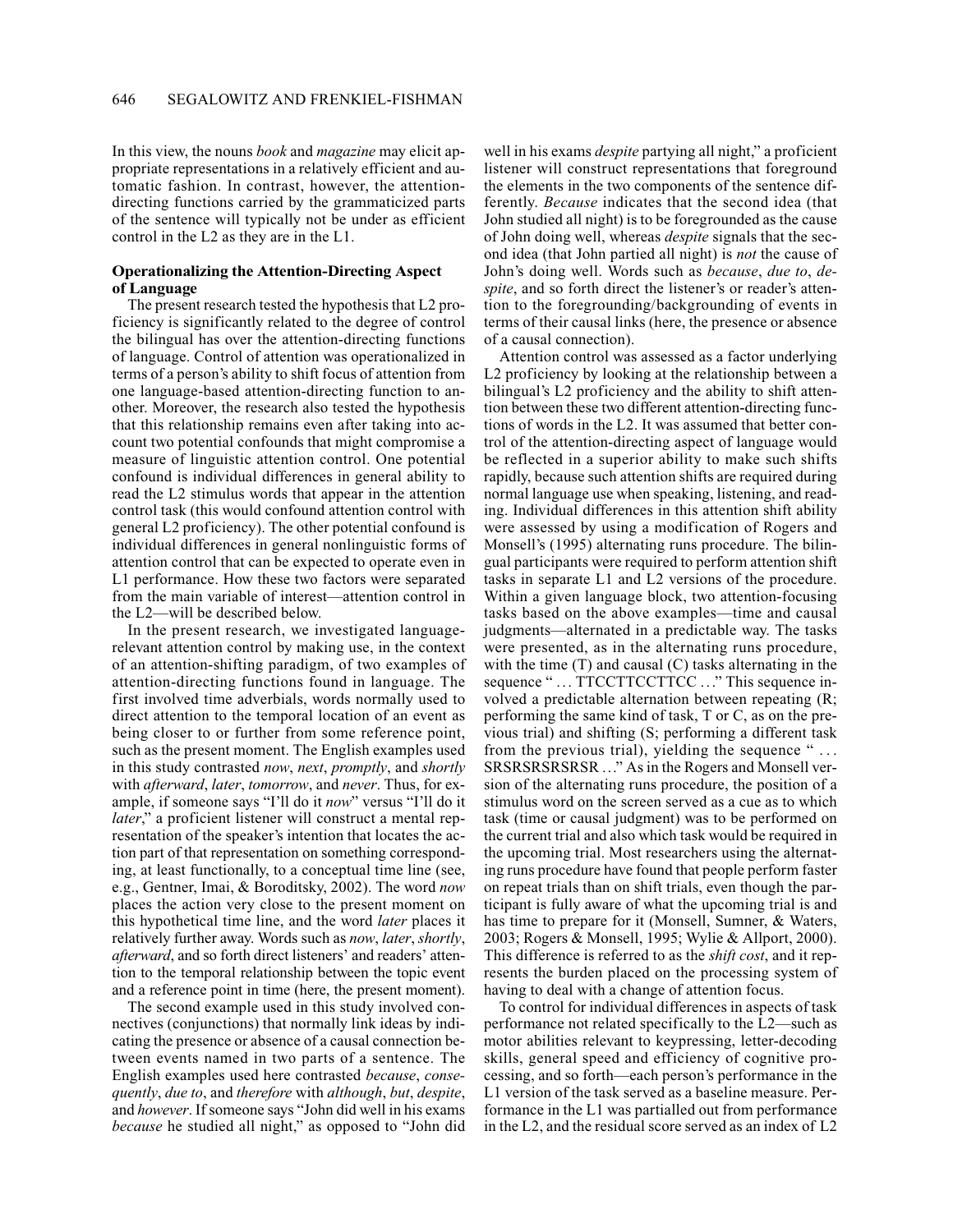lexical access ability (see also N. Segalowitz & Freed, 2004, for an application of this procedure in a study of the cognitive processes underlying oral fluency).

## **Operationalizing Language Proficiency**

It was also necessary to operationalize L2 proficiency. This was done in several ways. First, the participants were screened to ensure that they represented a range of L2 proficiency, that they were proficient enough to perform the experimental tasks in an accurate and rapid manner, and that they were less proficient in the L2 than in the L1. To achieve this, a self-rating scale for bilingualism was used at the time of recruitment, followed by a test in the laboratory of speeded reading of short texts for meaning in both the L1 and the L2.

The self-rating and reading speed measures provided rough indications of a person's overall level of proficiency; however, these were not precise enough to serve as fine indices of individual differences in proficiency. The self-rating scale was inherently subjective, and the reading task involved too many sources of variability to be useful for fine-grained scaling of individual differences. Therefore, once participants were accepted into the study, they were given an additional task. This task was a two-alternative forced choice animacy classification task in separate L1 and L2 blocks. On each trial, a noun appeared on the screen that the participants had to classify, by pressing a reaction time (RT) key, as referring to either something living (e.g., *dog, horse*) or something nonliving (e.g., table, chair). This task yielded indices of both L1 and L2 ability in lexical access. Again, to control for individual differences in aspects of task performance not related specifically to the L2, performance in the L1 was partialled out from performance in the L<sub>2</sub>.

To summarize, the study tested the hypothesis that control of attention with grammaticized words is a significant factor underlying L2 proficiency. L2 proficiency was measured using a speeded animacy judgment task. L2-specific proficiency measures were derived by partialling out performance in the L1 on this task from performance in the L2. L2 attention control was measured using an attention-shifting task involving grammaticized words. Again, L2-specific attention control measures were derived by partialling out L1 performance from L2 performance. The research assessed the extent to which these L2-specific attention control measures and proficiency measures were related.

## **METHOD**

## Participants

The participants were 16 Concordia University undergraduate students (14 females) 19–44 years of age ( $M = 24$  years). These were selected from a larger pool of approximately 24 volunteer participants who had completed a preliminary screening questionnaire and had indicated that their L1 was English, their L2 was French, and they had no known perceptual or attentional disabilities that could interfere with performance. This pool was narrowed down to 16 participants, all of whom rated themselves at 4 or above on a 5point scale for English ability in reading, speaking, and writing (where  $1 = no$  *ability* and  $5 = native-like$  *ability*;  $M = 4.9$ ), between 2 and 4 on the corresponding French language abilities ( $M = 3.2$ ), and always better in English than in French. In addition, they all rated themselves at 4 or above on a 5-point scale for frequency of use of English in reading, speaking, and writing (where  $1 = never$ or almost never used and  $5 = \text{main language used}$ ;  $M = 4.9$ ), below 4 on the corresponding usage of French  $(M = 2.3)$ , and always more frequent in English than in French (important because of the bilingual nature of life in Montreal). Potential participants also took a test assessing general speed in reading eight short texts in each language to full comprehension. The 16 participants finally included in the study achieved at least 75% comprehension in each language on the multiple choice comprehension questions (chance  $= 33\%$ ) and performed more quickly in English (L1;  $M = 272$  msec per word,  $SE = 14.25$ ) than in French (L2;  $M = 429$  msec,  $SE = 27.25$ ). They were paid C\$16 for their participation.

### **Materials**

Lexical access (animacy judgment) task. In this test, 53 animate and 53 inanimate nouns were selected that spanned the range of frequencies from 6 to 274 per million ( $M = 74.78$ ) in English and French, according to the English norms available from Quinlan's (1992) Oxford psycholinguistic data base using the Kučera and Francis (1967) norms, and from 5 to 946 per million ( $M =$ 89.89) according to French norms based on Beaudot (1992; median  $frequency = 42.5$  in each language). The French words were selected with pretesting to ensure that English L1 moderate bilinguals would know their meanings. English words were preceded by the articles the and a, and French words were preceded by the articles le or la and un or une, counterbalanced across animate and inanimate nouns. These articles were used to highlight the English/French character of the target words and to ensure that English words were read as nouns, as opposed to verbs, since many English nouns can be interpreted as verbs (e.g., hammer).

Attention shift task. In this task, 16 English and 16 French expressions were used. Eight expressions were time-related adverbials typically used to indicate that an event will occur at a time relatively close to the present moment (now, next, promptly, or shortly) or relatively further away from the present moment (afterward, *later*, *tomorrow*, *or never*). The French expressions used were *main*tenant, tout de suite, promptement, or bientôt, and après, plus tard, demain, or jamais. A further eight expressions were conjunctions that typically link two propositions in a sentence as being causally connected (because, consequently, due to, or therefore) or to signal the absence of a causal connection (although, but, despite, or however). The French expressions used were parce que, à cause de, donc, or car, and mais, malgré, cependant, or néanmoins.

#### **Apparatus**

Materials were displayed on a Macintosh Quadra 630 computer programmed in HyperCard.

#### Procedure

The participants were tested individually in each of two sessions, about a day apart. In the first session, the participants performed English and French versions of the language assessment tests and the animacy judgment task. In the second session, the participants performed the attention-shifting task in the two languages.

Lexical access task. Following the reading speed test, the participants were given the animacy judgment task, in which they had to press a key to indicate whether the noun appearing on the screen referred to a living (e.g.,  $a$  dog) or a nonliving (e.g., the table) object.

Attention-shifting test. In the second session, attention control was assessed using the attention shift test. There was a training phase in which the participants practiced making the two different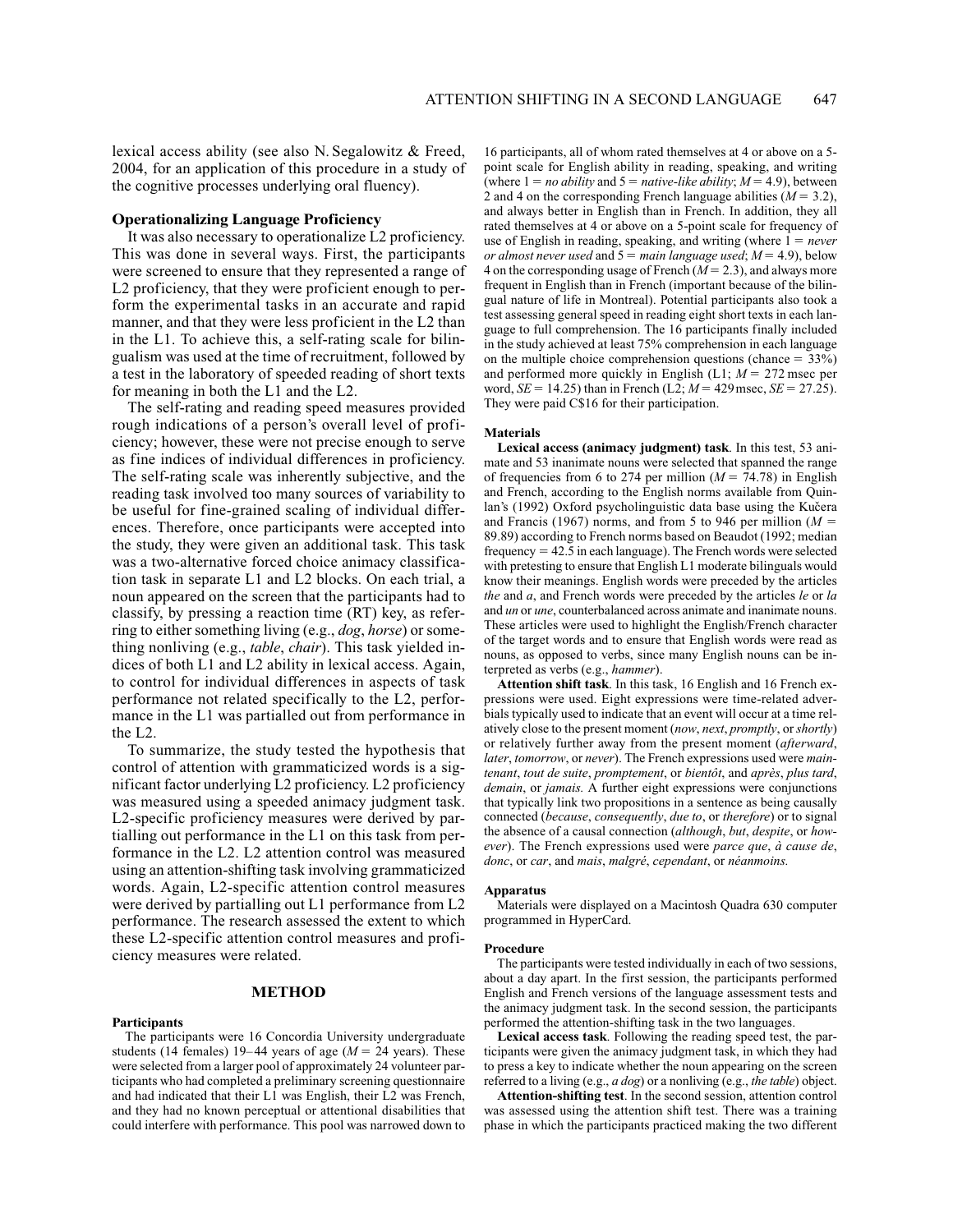kinds of judgments (time adverbials and causal connectives) without having to shift attention, followed by a test phase in which they made these judgments under conditions requiring attention shifting. For the training phase, the participants were first given instructions on how to classify the time adverbials and the causal connectives, followed by speeded classification trials. These consisted of four blocks. Block 1 trained the participants on one of the tasks in one language. Block 2 trained them on the same task in the other language, and then Blocks 3 and 4 trained them on the second task in the two languages in the same order. Each block consisted of 24 trials, in which the participant saw a single expression in the middle of the screen and had to make the correct judgment by pressing the appropriate key on a numeric keypad as quickly as possible. The participants received audible feedback from the computer when they made errors.

In the test phase, the participants saw a rectangle with four quadrants on the screen. On each trial, one stimulus expression was presented in one of the quadrants. The participants were instructed that stimuli appearing in, say, the top two quadrants would be the timerelated expressions and those in the bottom two quadrants would be the causal connectives. On each subsequent trial, a new stimulus appeared in the quadrant adjacent to the location used on the previous trial, moving clockwise around the screen (say, from top left to top right, bottom right, bottom left, etc.), creating the sequence "... time time cause cause time time ...," with repeat and shift trials alternating predictably. There were 10 blocks of trials in each language. Each block consisted of 48 trials; the first 16 were treated as warm-up trials and were not included in the data analysis. The language of the block was alternated so that testing in the L1 and L2 was distributed evenly across the session. There was auditory feedback for errors.

In this test phase, a trial was terminated when the participant responded or when 5 sec had elapsed from stimulus onset. The response-stimulus interval was 150 msec. When an error was made, on the next trial, an additional 1,500 msec was added to the response-stimulus interval to allow the participant to recover, and the data from these trials were discarded (Rogers & Monsell, 1995).

At the end of each training and test block, the participant's percentage of error and mean RT were displayed on the screen as feedback. To increase the participants' interest and motivation, cumulative points were also shown on the screen, one point for each correct response, and one bonus point for each RT that was shorter than the mean on the previous block in that language.

#### **Design**

The basic design of the attention-shifting procedure was a  $2 \times 2$ within-subjects factorial. There were two levels of language (L1,

English, or L2, French) and two levels of attention trial type (repeat or shift). The assignment of task quadrants (top two, rightmost two, bottom two, or leftmost two) to the time- or cause-related expressions, the order of languages tested, and the assignment of response keys were counterbalanced across participants. The quadrant on which the first expression appeared at the onset of every block was counterbalanced across participants. The attention trial type (repeat vs. shift) was counterbalanced within each block of trials, alternating regularly. The similarity/difference between the required responses on each successive pair of trials was randomized and counterbalanced over the entire block of trials, within repeat and shift trials, as well as within the two tasks, to avoid positive and negative priming confounds from one trial to the next.

# **RESULTS AND DISCUSSION**

For all statistical tests reported below,  $N = 16$ , and the alpha level for significance was set at 0.05. All t tests were two-tailed.

# **Basic Performance on the Animacy Judgment Task**

Lexical access is obviously a fundamental skill required for nearly all aspects of language performance, and individual differences in lexical access were interpreted here as reflecting, to a large extent, differences in the degree and scope of people's experience with the target language (Kroll & Sunderman, 2003). For this reason, performance on the L2 animacy judgment task was used as a surrogate measure for general proficiency in the language. As can be seen in Table 1, RTs on this task were significantly shorter in L1 than in L2  $[t(15) =$  $-6.391$ , SE = 30.052, p < .001], as was expected given the participant selection criteria.

In addition to a speed index of proficiency, cognitive efficiency measures were also obtained, on the basis of intraindividual differences in variability of the RTs. N. Segalowitz and S.J. Segalowitz (1993) discussed how differences in intraindividual RT variability, under appropriate circumstances, can be interpreted as indices of automaticity or efficiency of processing (for fuller discussions of these issues, see N. Segalowitz, 2000, 2003;

| Telechiage Effor Kates, and finifamuly dual Coefficients of Valiability (CVS)<br>in the Animacy Judgment Task and in the Attention Shifting Task |     |           |                    |     |           |      |  |
|--------------------------------------------------------------------------------------------------------------------------------------------------|-----|-----------|--------------------|-----|-----------|------|--|
|                                                                                                                                                  | RT  |           | Error Rate $(\% )$ |     | <b>CV</b> |      |  |
|                                                                                                                                                  | M   | <b>SE</b> | M                  | SE  | M         | SE   |  |
| Animacy judgment                                                                                                                                 |     |           |                    |     |           |      |  |
| L1                                                                                                                                               | 748 | 34.28     | 1.4                | 0.6 | .339      | .031 |  |
| L2                                                                                                                                               | 940 | 39.21     | 5.8                | 0.9 | .442      | .021 |  |
| Attention shifting                                                                                                                               |     |           |                    |     |           |      |  |
| L1                                                                                                                                               |     |           |                    |     |           |      |  |
| Repeat                                                                                                                                           | 639 | 31.21     | 4.3                | 0.5 | .213      | .022 |  |
| Shift                                                                                                                                            | 745 | 38.59     | 5.5                | 0.9 | .245      | .022 |  |
| Shift cost                                                                                                                                       | 106 | 19.95     | 1.2                | 0.7 | .032      | .015 |  |
| L2                                                                                                                                               |     |           |                    |     |           |      |  |
| Repeat                                                                                                                                           | 603 | 23.92     | 3.0                | 0.5 | .163      | .013 |  |
| Shift                                                                                                                                            | 690 | 31.96     | 5.5                | 0.7 | .195      | .015 |  |
| Shift cost                                                                                                                                       | 87  | 15.19     | 2.5                | 0.5 | .032      | .010 |  |

Table 1 Means and Standard Errors of Reaction Times (RTs, in Milliseconds), or Rates, and Intraindividual Coefficients of Variability ((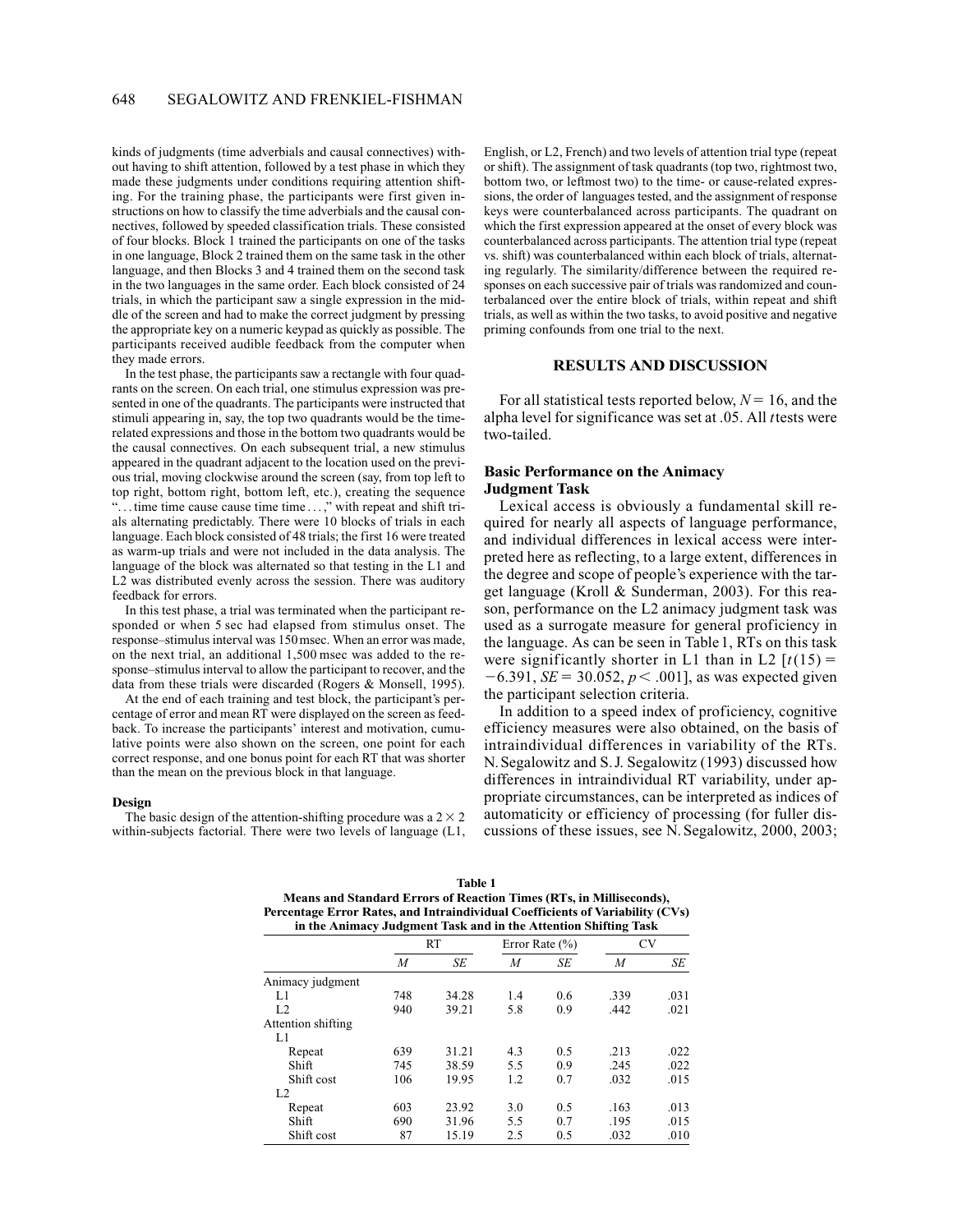N. Segalowitz & Hulstijn, 2005). Complex cognitive tasks, such as lexical access, involve a number of different component processes. For example, the animacy judgment task requires cognitive operations ranging from the relatively automatic recognition of letters making up the stimulus word to less automatic access of the representation of the referent named and, ultimately, to the control process involving judgment of the referent's status as animate or inanimate. One possible explanation for individual differences in speed of lexical access is that faster individuals simply execute all or most of the underlying component operations more rapidly. N. Segalowitz and S.J. Segalowitz referred to this explanation as simple *speed-up*. Another possible explanation, however, is that faster individuals have reorganized the underlying component operations in some way, such as dropping or reorganizing some of the more controlled component stages in which performance is normally relatively slower and in which the time of execution is more variable. Such reorganization results in faster performance, not because of simple speed-up (performing all operations more quickly) but, rather, because the mix of processing components underlying performance has changed, shifting the balance toward cognitively more *efficient* components (i.e., toward those that are both faster and more stable in time of execution). N. Segalowitz and S. J. Segalowitz referred to this explanation as *restructuring*, and they associated restructuring with gains in processing efficiency (increased automaticity) over and above any gains in speed.

N. Segalowitz and S.J. Segalowitz (1993) reasoned that RT *variability* could be used to index this increased efficiency, potentially allowing one to reject, in a given case, a simple speed-up explanation for faster performance in favor of restructuring. They argued that the coefficient of variability (CV) of the RT—an individual's standard deviation (SD) of RT divided by his or her mean  $RT$ —provides an appropriate index (the SD of RT taken alone does not, because the SD can be expected to vary proportionally with RT under conditions of simple speedup). Looked at another way, the CV indexes the variability of performance per millisecond of RT: the lower the variability, the more stable and, hence, more efficient the processing. Although this efficiency index involves the RT in its computation, it is not "driven" by RT in the same direction as the speed index, because RT appears in the denominator in the former and in the numerator in the latter. In this sense, the two measures provide different indices of performance. A lower CV reflects more stable RTs after correcting for the overall speed of responding and, hence, reflects more efficient processing (less "noise" per millisecond of RT). The CV has been used successfully in this manner in several studies (e.g., Kavcic, Krar, & Doty, 1999; Phillips, Segalowitz, O'Brien, & Yamasaki, 2004; N. Segalowitz & S. J. Segalowitz, 1993; N. Segalowitz, Poulsen, & S. Segalowitz, 1999; N. Segalowitz, Watson, & S. Segalowitz, 1995; Vigneau, Lavergne, & Brault, 1998).

As can be seen in Table 1, CVs on correct trials in the animacy judgment task also differed significantly between L1 and L2  $[t(15) = -2.717, SE = 0.038, p =$ .016]. These results indicated that lexical access, in addition to being faster in L1, was also more efficient in L1 than in  $L2$ .

The L1 and L2 RTs were significantly correlated  $(r =$ .673,  $p = .004$ ), indicating that more than 45% of the variance of performance in L2 was shared with performance in L1. Mean CVs on the lexical access task, however, did not correlate significantly  $(r = -.03, n.s.),$  indicating that processing efficiency in one language was not associated with processing efficiency in the other.

As was described earlier, a measure reflecting processing proficiency specific to the L2 was obtained by partialling out the L1 RT and CV from the corresponding L2 RT and CV, respectively. The residuals reflected how much more or less rapid and efficient than expected processing was in the L2 after taking into account processing speed and efficiency in the L1. These languageresidualized measures controlled for factors that might contribute to individual differences in processing speed and efficiency that are not specifically related to L2 performance. The resulting residualized lexical access RT and lexical access CV correlated significantly ( $r = .608$ ,  $p = .012$ ), indicating that faster responding in the L2 was associated with more efficient responding, after controlling for speed and efficiency in the L1. In studies in which lexical decision was used, N. Segalowitz and S.J. Segalowitz (1993) and S.J. Segalowitz, N. S. Segalowitz, and Wood (1998) found that the CV correlated positively with RT, indicating generally that people who responded more quickly tended also to respond more stably (hence, more efficiently). However, in both studies, it was also found that among the slower responding bilinguals, the CV did not correlate significantly with RT, whereas among the faster responding bilinguals it did. This indicated that individual differences for the slower group of bilinguals could be attributed to differences in speed-up (i.e., some individuals in this group processed more quickly than others, but not necessarily more efficiently), whereas individual differences in the faster group reflected processing efficiency effects (i.e., more than just speed-up effects). For this reason, for the analyses reported below, lexical access CV was preferred over RT as being the more sensitive measure of individual proficiency differences.

## **Basic Performance on the Attention-Shifting Task**

Mean RTs for the attention-shifting task on correct trials not following an error trial were analyzed as follows. First, the data were examined to determine whether there were significant shift costs—slower responding on shift trials than on repeat trials. Fifteen of the 16 participants showed a shift cost in the L1, and all 16 showed a shift cost in the L2 (see Table 2 for means and standard errors). The RTs were submitted to a  $2 \times 2$  repeated measures analysis of variance, with the variables being language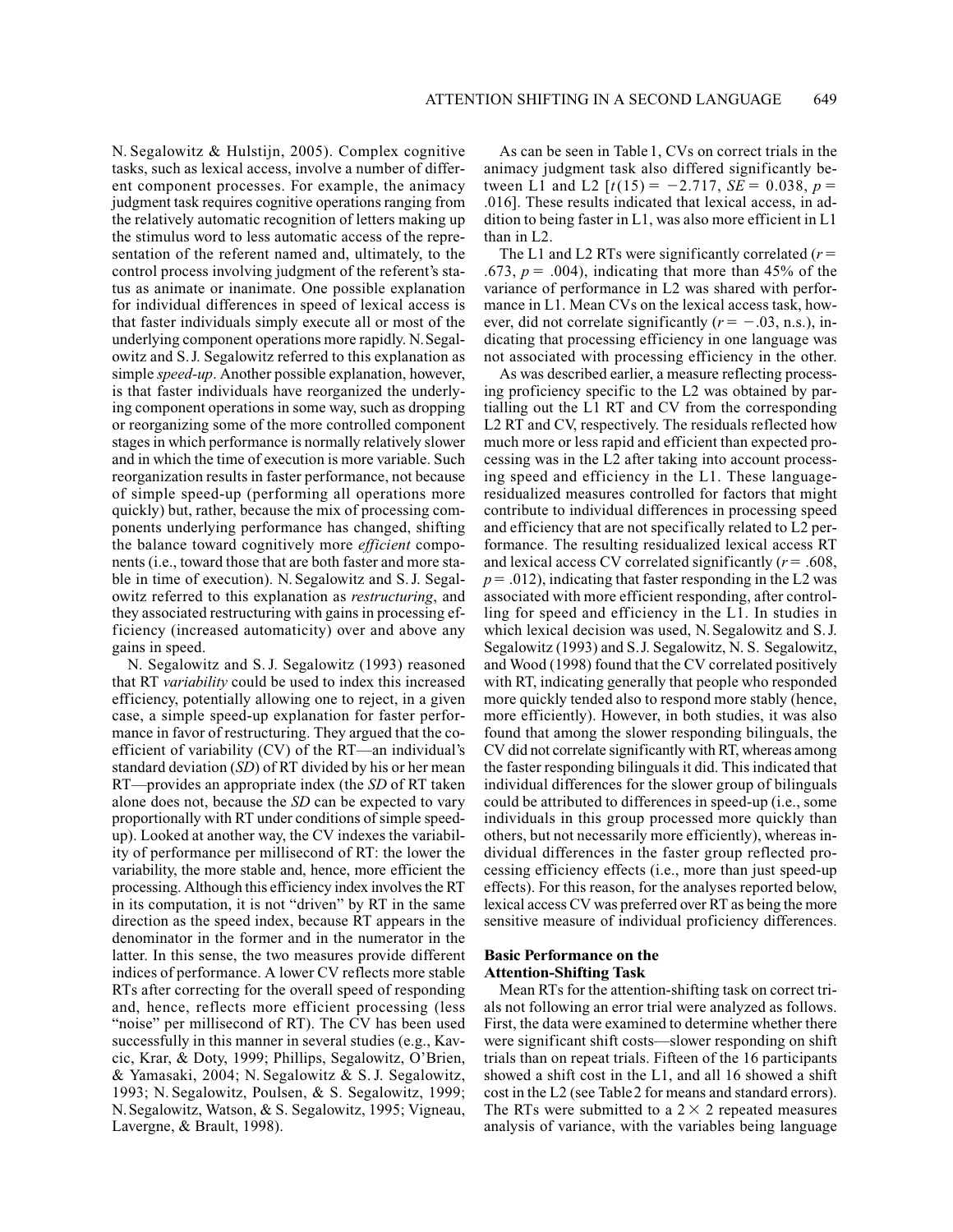(L1 or L2) and attention trial type (repeat or shift). The main effect for attention trial type was significant  $[F(1,15) = 36.54, MS_e = 4,101.00, p < .00002;$  partial  $\eta^2$  = .71], indicating that the attention shift paradigm was successful in varying the attention control burden between repeat and shift trials. The main effect for language was also significant  $[F(1,15) = 13.68, MS_e =$ 2,385.69,  $p = .002$ ; partial  $\eta^2 = .48$ ], indicating, unexpectedly, that RTs on the attention task were significantly longer in the L1 than in the L2. The language  $\times$  attention trial type interaction was not significant  $[F(1,15) = 1.49]$ ,  $p > .2$ , indicating that shift costs did not differ significantly between the two languages.

CVs were similarly analyzed. Fourteen of the 16 participants showed a CV shift cost—less efficient responding on shift trials than on repeat trials—in the  $L1$ , and 13 of the 16 participants showed a shift cost in the L2 (see Table 2). The CVs were submitted to a  $2 \times 2$  repeated measures analysis of variance, with the variables being language (L1 or L2) and attention trial type (repeat or shift). The main effect for attention trial type was significant  $[F(1,15) = 10.58, MS = 0.00155, p < .006$ ; partial  $\eta^2$  = .41], indicating that performance on repeat trials was more efficient (with lower intraindividual variability) than that on shift trials, as might be expected given the intervention of attention control processes on shift trials. The main effect for language was also significant  $[F(1,15) = 11.34, MS_e = 0.00362, p = .005;$  partial  $\eta^2$  = .43], indicating, again unexpectedly, that mean CVs on the attention task were significantly higher in the L1 than in the L2. The language  $\times$  attention trial type interaction was not significant  $[F(1,15) < 1, n.s.].$ 

Correlations between shift and repeat trial RTs were significant and high for the L1 ( $r = .857$ ,  $p < .001$ ) and for the L2 ( $r = .764$ ,  $p < .001$ ) and for CVs in the two languages ( $r = .891$  and .764, respectively,  $p < .001$ ). Of central interest in this study was that part of attention control on shift trial performance that was not predictable from repeat trial performance. Consequently, shift costs were recalculated by partialling out repeat trial performance from shift trial performance across the sample of 16 participants, separately for speed and efficiency measures. The residuals obtained in this way reflected, separately for each language, how much faster/slower and more/less efficient participants were than was expected on shift trials, given their performance on repeat trials.

Shift cost RTs, computed as residuals after partialling out repeat RTs from shift RTs, correlated significantly across languages ( $r = .655$ ,  $p = .006$ ), indicating that more than 42% of the variance in the shift cost RT in the L<sub>2</sub> was shared with the L<sub>1</sub>. The shift cost CV, computed analogously, did not correlate significantly across languages ( $r = .233$ , n.s.), indicating that attention control efficiency in one language was not significantly associated with the other. Finally, the language residualized attention shift RT and attention shift CV correlated significantly  $(r = .704, p = .002)$ .

## **Attention Control and Language Proficiency**

The main goal of this study was to determine whether attention control is an important factor underlying bilingual proficiency. This question was addressed by submitting the data to correlation and regression analyses as follows.

First, a zero-order correlation was computed between the L2 CV indices of cognitive efficiency from the animacy judgment task (after first partialling out the L1 CVs) and the L2 attention shift RT indices of speed (obtained by partialling out repeat RTs from shift RTs). This correlation was statistically significant and high  $(r =$ .769,  $p < .001$ ), indicating that there was a strong relationship between speed of attention control in the L2 condition and bilingual proficiency based on efficiency of lexical access. This attention control measure, of course, potentially included contributions from general attention control and from attention control that might be specific to the L2.

Next, the data were submitted to hierarchical multiple regression. The residualized bilingual proficiency CV (L2-specific efficiency) scores were again used as the criterion measure. The L1 and L2 attention shift RT measures were entered separately as predictors. The L1 measure was entered first, to control for general attentionshifting abilities that would be reflected in L1, and the L2 measure was entered second. Table 2 shows the results:  $R<sup>2</sup>$  change for L1 attention speed was significant, accounting for over 27% of the unique variance in L2 cognitive fluency, and  $R^2$  change for L2 attention speed accounted for an additional, statistically significant 32% of the unique variance.

The attention-shifting tasks also yielded CV measures that served as indices of processing efficiency in the sense just described. However, there was no a priori reason, on the basis of either theory or previous results, to prefer CV over RT as a measure of attention control. Follow-up analyses using the L1 and L2 CV-based attention shift measures (reflecting efficiency, rather than speed of attention control) as predictors did not yield significant re-

| <b>Table 2</b>                                                     |           |    |  |  |  |  |  |
|--------------------------------------------------------------------|-----------|----|--|--|--|--|--|
| Summary of Hierarchical Multiple Regression Analysis for L1 and L2 |           |    |  |  |  |  |  |
| Language Attention Shift Measures as Predictors of L2 Proficiency  |           |    |  |  |  |  |  |
|                                                                    | A divetod | D2 |  |  |  |  |  |

| Variable                       |      | R <sup>2</sup> | $1.191$ $1.001$ | Change | Change | dt   |      |
|--------------------------------|------|----------------|-----------------|--------|--------|------|------|
| L1 attention shift             | .522 | -273           | .221            | .273   | 5.246  | 1.14 | .038 |
| L <sub>2</sub> attention shift | .771 | - 594          | .532            | .322   | 10.311 | 1.13 | .007 |

Note—Criterion measure of L2 proficiency = residualized lexical access CV.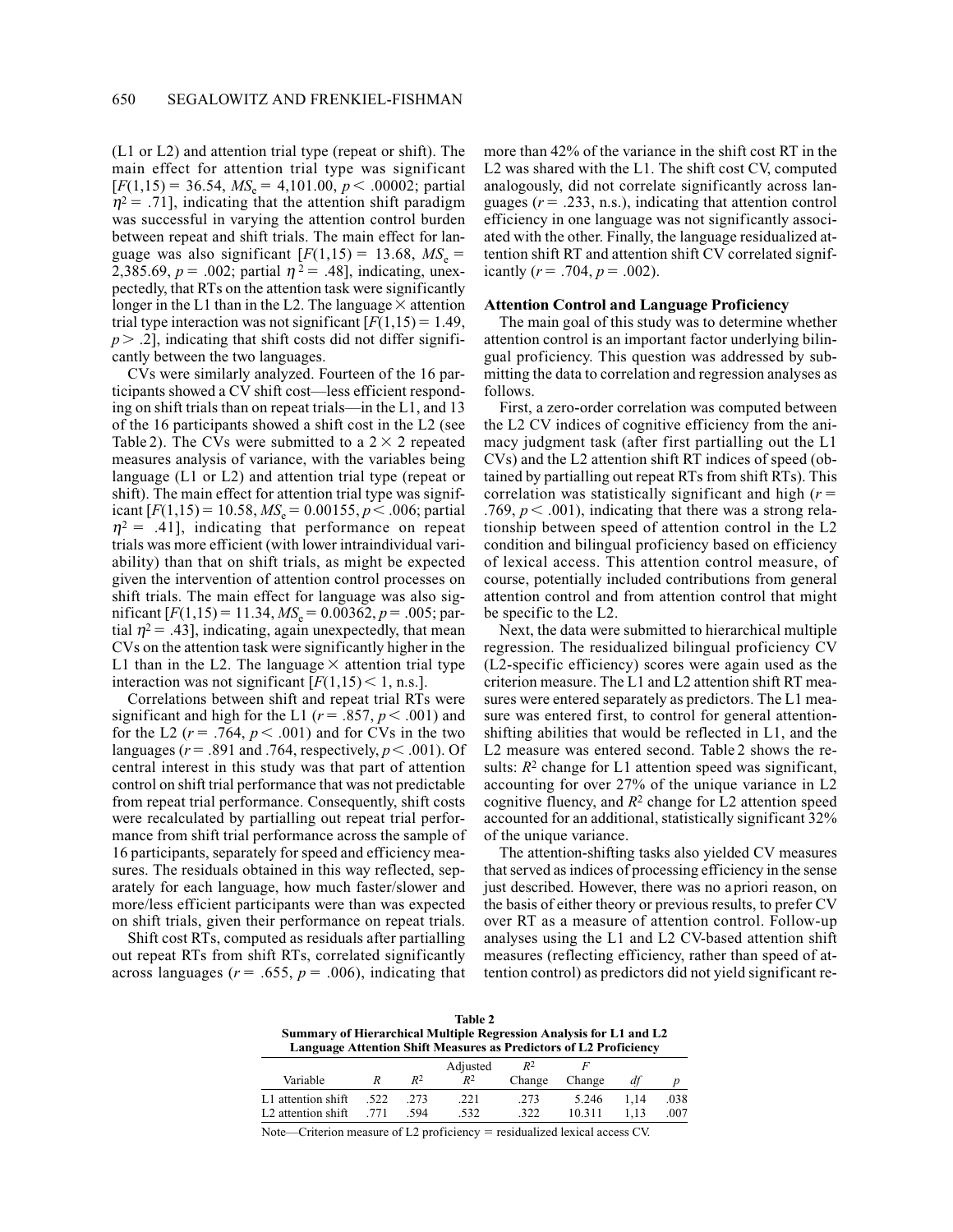sults. Finally, for completeness, analyses with residualized lexical access RTs as the criterion measure were also conducted. These analyses yielded no significant results.

# **GENERAL CONCLUSIONS**

The main finding in this study was the following: Bilinguals' speed of attention control in the L2 accounted for a significant proportion of the unique variance in their proficiency in that language. This result is especially noteworthy for several reasons.

First, the measure of bilingual proficiency used here was based on a measure of RT variability adjusted for each individual's speed of response after adjusting for each individual's performance on a similar task in the L1. This proficiency measure reflected processing efficiency, and not simply speed of processing as such. Moreover, this measure reflected processing efficiency specific to the L2 and was not reflective of general processing efficiency.

Second, the measure of attention control had also been adjusted to take into account L1 performance. Hierarchical regression analysis revealed that, when taken together, L1 and L2 attention control accounted for 59% of the variance in the bilingual proficiency measure. This finding adds support to the general observation made in the introduction regarding the importance of attention in skilled performance. Furthermore, when the contributions of L1 and L2 attention control were assessed separately, both were found to make significant contributions, and in particular, the L2 attention control measure itself accounted for 32% of the unique variance in language proficiency. This finding indicates that an attention control factor specific to the L2 underlies L2 proficiency (see also N. Segalowitz, O'Brien, & Poulsen, 1998).

When these results are interpreted, it is also important to remember that the measure of attention control did not reflect lexical access ability, because performance on repeat trials in the attention task was partialled out from performance on shift trials, removing the possibility that the attention shift and the animacy judgment tasks were significantly associated simply because both reflected lexical access ability for reading single words. This result reinforces the conclusion that L2 attention control plays an important role in L2 proficiency, independently of a person's skill in accessing L2 word meanings. More generally, the finding strengthens the view that in complex cognitive skills, domain-relevant control of attention is important for overall skill proficiency in a way that complements the ability to access domain-relevant information.

Other aspects of the data merit comment. No significant effects were obtained when the proficiency criterion measure was lexical access RT, rather than CV. This is interesting because in most studies in the literature, measures based on RT and/or accuracy have been used. Of course, differences in RT can, in some circumstances, re-

flect differences in simple speed of processing, and not differences in the underlying manner of processing. However, according to the cognitive efficiency interpretation of the CV given earlier, when individual differences in RT correlate with CV, as they did here, one can reject the hypothesis that only simple differences in speed of operation of underlying mechanisms account for the observed individual differences. This points to the alternative explanation that individual differences were due to differences in efficiency of underlying processes, a factor that is better reflected in the CV than in the RT. That is, in the present study, faster individuals were processing more efficiently (more stably), not simply more quickly. This is what one would expect in the case of a complex skill such as L2 mastery; more skilled bilinguals process *differently*, as compared with less skilled bilinguals.

It was noted that, somewhat unexpectedly, responses were slower in the L1 in the attention-shifting task than in the L2 and that shift cost differences did not favor the L1 over the L2. It is not entirely clear why this result was found, although N. Segalowitz and de Almeida (2002) discussed a similar case of "worse" performance in the stronger L1. They attributed it to interesting phenomena that can arise in experiments in which repeated presentations of a small set of stimuli are used. They suggested that in some tasks, the reappearance of the same small set of stimuli across many trials leads to increased perceptual fluency for those particular words, removing any L1 perceptual advantage in reading. They also suggested that L1 stimuli generally have richer within-language associations than do the L2 stimuli, leading to interference and, hence, to slower responding in the L1 than in the L2. These factors could have reduced L1-L2 differences in the attention task, but not in the animacy judgment task, where each stimulus was encountered only once. Such reductions in L1–L2 differences in the attention task, of course, need not necessarily affect the correlation between L2 attention control and L2 lexical access skill, and here they clearly did not.

The finding that the attention control measures correlated significantly with the bilingual proficiency measures supports Slobin's (1996) idea that a specifically linguistic form of attention underlies skilled L2 ability. Of course, it would be premature to draw conclusions from the present study about the causal connection between bilingual proficiency and attention control. One plausible interpretation of the results is that as a bilingual gains L2-relevant attention control skills, overall ability in the domain improves as a result (e.g., greater attention control might lead to improved vocabulary learning). It could also be true, however, that as a bilingual gains in efficiency (automaticity) of lexical access, the proficiency measure used here, their overall ability to control attention improves (e.g., greater efficiency in word processing might lead to better allocation of resources in developing attention control skills). The developmental relationship between these variables would be interesting to explore in future research; the present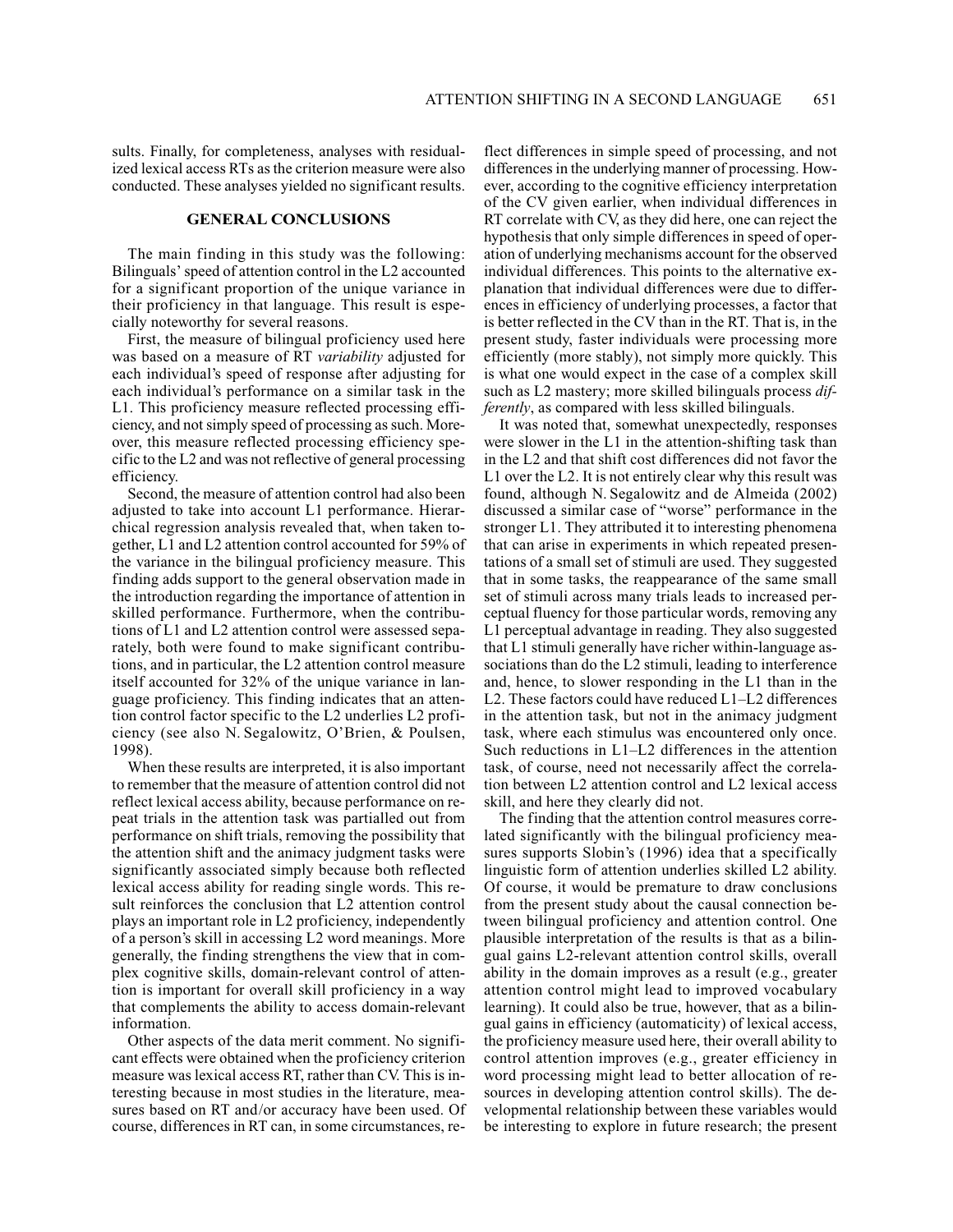study demonstrated how one might operationalize these constructs for just such a study.

Slobin (1996) suggested that it was *automatic* control of attention that was especially important for bilingual proficiency. The results of this study offer only suggestive evidence on this point. In this study, it was the speed measure of attention shifting that predicted bilingual ability, not the efficiency of attention shifting. Insofar as the CV measure of processing efficiency lends itself to an automaticity interpretation (N. Segalowitz, 2003), this result does not support Slobin's idea. On the other hand, attention shift CV did correlate significantly with the attention shift RT, suggesting that bilinguals with greater speed of attention control were also more efficient (more automatized) in attention control, over and above what could be attributed to simple speed-up effects. This result is consistent with Slobin's suggestion. It would, therefore, be interesting to further explore the relationship between automaticity and attention control in the context of L2 acquisition.

In summary, the results of this study demonstrated that attention control does play a significant role in skilled L2 ability and, in particular, in ways that flow from a cognitive linguistic view of the relationship between language and attention. The main finding was that attention control, as reflected in attention shift costs, was strongly associated with efficiency, as opposed to speed, of lexical access. The participants were bilingual to varying degrees, and so it was possible for each person to serve as his or her own control and, thereby, provide baseline performance measures in the L1. This feature of the study made it possible to uncover a considerable degree of domain specificity (to the L2) in the relationship between attention control and proficiency level. The pattern of results was consistent with the viewpoint emerging in the general skill development literature that executive processes and attention control play an important role in the acquisition of expertise. The outcome of this research suggests that the study of skill development in an L2 can contribute much to a general understanding of expertise.

## **REFERENCES**

- ARTHUR, W., JR., STRONG, M. H., JORDAN, J., WILLIAMSON, J., SHE-BILSKE, W., & REGIAN, W. (1995). Visual attention: Individual differences in training and predicting complex task performance. Acta Psychologica, 88, 3-23.
- BEAUDOT, J. (1992). Fréquences d'utilisation des mots en français écrit contemporain. Montréal: Presses de l'Université de Montréal.
- BIRDSONG, D. (Ed.) (1999). Second language acquisition and the critical period hypothesis. Mahwah, NJ: Erlbaum.
- CHASE, W. G., & SIMON, H. A. (1973). The mind's eye in chess. In W. G. Chase (Ed.), Visual information processing (pp. 215-281). New York: Academic Press.
- DE GROOT, A. D. (1965). Thought and choice in chess (2nd ed.). The Hague: Mouton.
- DE GROOT, A. M. B., & KROLL, J. F. (EDS.) (1997). Tutorials in bilingualism: Psycholinguistic perspectives. Hillsdale, NJ: Erlbaum.
- DEWAELE, J.-M., HOUSEN, A., & WEI, L. (2003). Introduction and overview. In J.-M. Dewaele, A. Housen, & L. Wei (Eds.), Bilingualism: Beyond basic principles (pp. 1-9). Clevedon, U.K.: Multilingual Matters.
- ERICSSON, K. A., & KINTSCH, W. (1995). Long-term working memory. Psychological Review, 102, 211-245.
- EVIATAR, Z. (1998). Attention as a psychological entity and its effects on language and communication. In B. Stemmer & H. A. Whitaker (Eds.), Handbook of neurolinguistics (pp. 275-287). New York: Academic Press
- FELTOVICH, P. J., SPIRO, R. J., & COULSON, R. L. (1997). Issues of expert flexibility in contexts characterized by complexity and change. In P. J. Feltovich, K. M. Ford, & R. R. Hoffman (Eds.), Expertise in context (pp. 125-146). Cambridge, MA: MIT Press.
- FISCHLER, I. (1998). Attention and language. In R. Parasuraman (Ed.), The attentive brain (pp. 381-399). Cambridge, MA: MIT Press.
- GENTNER, D., IMAI, M., & BORODITSKY, L. (2002). As time goes by: Evidence for two systems in processing space->time metaphors. Language & Cognitive Processes, 17, 537-565.
- GOPHER, D., WEIL, M., & SIEGEL, D. (1989). Practice under changing priorities: An approach to training of complex skills. Acta Psychologica, 71, 147-177.
- KAVCIC, V., KRAR, F.J., & DOTY, R. W. (1999). Temporal cost of switching between kinds of visual stimuli in a memory task. Cognitive Brain Research, 9, 199-203.
- KROLL, J. F., & SUNDERMAN, G. (2003). Cognitive processes in second language learners and bilinguals: The development of lexical and conceptual representations. In C. J. Doughty & M. H. Long (Eds.), The handbook of second language acquisition (pp. 104-129). Oxford: Blackwell.
- KUČERA, H., & FRANCIS, W. N. (1967). Computational analysis of presentday American English. Providence, RI: Brown University Press.
- LANGACKER, R. W. (1987). Foundations of cognitive grammar, Vol. I: Theoretical prerequisites. Stanford, CA: Stanford University Press.
- MONSELL, S., SUMNER, P., & WATERS, H. (2003). Task-set reconfiguration with predictable and unpredictable task switches. Memory & Cognition, 31, 327-342.
- ODLIN, T. (2003). Cross-linguistic influence. In C. Doughty & M. Long (Eds.), The handbook of second language acquisition (pp. 436-486). Oxford: Blackwell.
- PHILLIPS, N. A., SEGALOWITZ, N., O'BRIEN, I., & YAMASAKI, N. (2004). Semantic priming in a first and second language: Evidence from reaction time variability and event-related brain potentials. Journal of Neurolinguistics, 17, 237-262.
- POSNER, M. (1995). Attention in cognitive neuroscience: An overview. In M.S. Gazzaniga (Ed.), The cognitive neurosciences (pp. 615-624). Cambridge, MA: MIT Press.
- POSNER, M. I., & DIGIROLAMO, G. J. (1998). Executive attention: Conflict, target detection, and cognitive control. In R. Parasuraman (Ed.), The attentive brain (pp. 401-423). Cambridge, MA: MIT Press.
- OUINLAN, P. T. (1992). Oxford psycholinguistic database. Oxford: Oxford University Press.
- REINGOLD, E. M., CHARNESS, N., SCHULTETUS, R. S., & STAMPE, D. M. (2001). Perceptual automaticity in expert chess players: Parallel encoding of chess relations. Psychonomic Bulletin & Review, 8, 504-510
- ROGERS, R. D., & MONSELL, S. (1995). Costs of a predictable switch between simple cognitive tasks. Journal of Experimental Psychology: General, 124, 207-231.
- SEGALOWITZ, N. [S.] (2000). Automaticity and attentional skill in fluent performance. In H. Riggenbach (Ed.), Perspectives on fluency (pp. 200-219). Ann Arbor: University of Michigan Press.
- SEGALOWITZ, N. [S.] (2003). Automaticity and second language learning. In C. Doughty & M. Long (Eds.), The handbook of second language acquisition (pp. 382-408). Oxford: Blackwell.
- SEGALOWITZ, N. [S.], & DE ALMEIDA, R. G. (2002). Conceptual representation of verbs in bilinguals: Semantic field effects and a second language performance paradox. Brain & Language, 80, 517-531.
- SEGALOWITZ, N. [S.], & FREED, B. F. (2004). Context, contact, and cognition in oral fluency acquisition: Learning Spanish in at home and study abroad contexts. Studies in Second Language Acquisition, 26, 173-199.
- SEGALOWITZ, N. [S.], & HULSTIJN, J. (2005). Automaticity in bilingualism and second language learning. In J.F. Kroll & A.M.B. De Groot (Eds.), Handbook of bilingualism: Psycholinguistic approaches (pp. 371-388). Oxford: Oxford University Press.